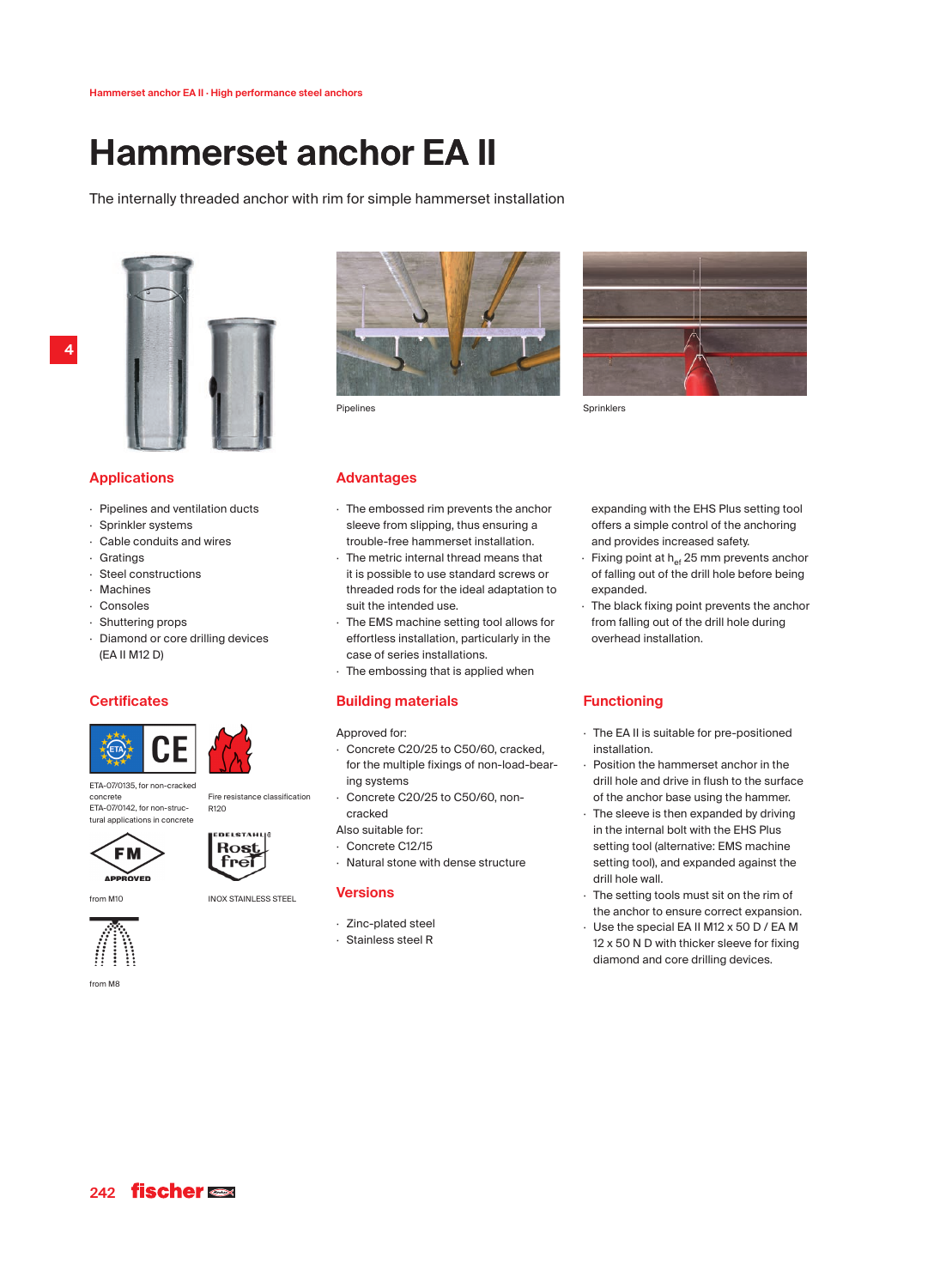



# **Technical data**

**Hammerset anchor EA II**



EA II not suitable for diamond

EA II with reduced anchorage depth h<sub>ef</sub> 25 mm and a black<br>fixing point which prevents the anchor from falling out of the drill hole

drilling appliances and diamond saws

|                 | Zinc-plated<br>steel | <b>Stainless</b><br>steel | Approval   | <b>Drill hole</b><br>diameter | Min. drill hole<br>depth for<br>pre-po-<br>sitioned<br><i>installation</i> | <b>Anchor length</b> | Internal<br>thread | Min. bolt<br>penetration | Max. bolt<br>penetration | Sales unit |
|-----------------|----------------------|---------------------------|------------|-------------------------------|----------------------------------------------------------------------------|----------------------|--------------------|--------------------------|--------------------------|------------|
|                 |                      |                           |            | $d_{\Omega}$                  | h <sub>1</sub>                                                             |                      | M                  | <sup>I</sup> E, min      | E, max                   |            |
|                 | Item No.             | Item No.                  |            | [mm]                          | [mm]                                                                       | [mm]                 |                    | [mm]                     | [mm]                     | [pcs]      |
| Item            | gvz                  | R                         | <b>ETA</b> |                               |                                                                            |                      |                    |                          |                          |            |
| EA II M 6 x 25  | 532230               | $\qquad \qquad -$         | $\bullet$  | 8                             | 27                                                                         | 25                   | M 6                | $6\phantom{1}$           | 14                       | 100        |
| EA II M 6 x 30  | 048264               | 048410                    | $\bullet$  | 8                             | 32                                                                         | 30                   | M 6                | 6                        | 14                       | 100        |
| EA II M 8 x 25  | 532231               | -                         | $\bullet$  | 10                            | 27                                                                         | 25                   | M8                 | 8                        | 14                       | 100        |
| EA II M 8 x 30  | 048284               | 048411                    | $\bullet$  | 10                            | 33                                                                         | 30                   | M8                 | 8                        | 14                       | 100        |
| EA II M 8 x 40  | 048323               | 048412                    | $\bullet$  | 10                            | 43                                                                         | 40                   | M8                 | 8                        | 14                       | 50         |
| EA II M 10 x 25 | 532232               | $\overline{\phantom{0}}$  | $\bullet$  | 12                            | 27                                                                         | 25                   | M 10               | 10                       | 14                       | 50         |
| EA II M 10 x 30 | 048332               | $\overline{\phantom{m}}$  | $\bullet$  | 12                            | 33                                                                         | 30                   | M 10               | 10                       | 14                       | 50         |
| EA II M 10 x 40 | 048339               | 048414                    | $\bullet$  | 12                            | 43                                                                         | 40                   | M 10               | 10                       | 17                       | 50         |
| EA II M 12 x 25 | 532233               | $\qquad \qquad -$         | $\bullet$  | 15                            | 27                                                                         | 25                   | M 12               | 12                       | 14                       | 25         |
| EA II M 12 x 50 | 048406               | 048415                    | $\bullet$  | 15                            | 54                                                                         | 50                   | M 12               | 12                       | 22                       | 25         |
| EA II M 16 x 65 | 048408               | 048416                    | $\bullet$  | 20                            | 70                                                                         | 65                   | M 16               | 16                       | 28                       | 20         |
| EA II M 20 x 80 | 048409               | 048417                    | $\bullet$  | 25                            | 85                                                                         | 80                   | M 20               | 20                       | 34                       | 10         |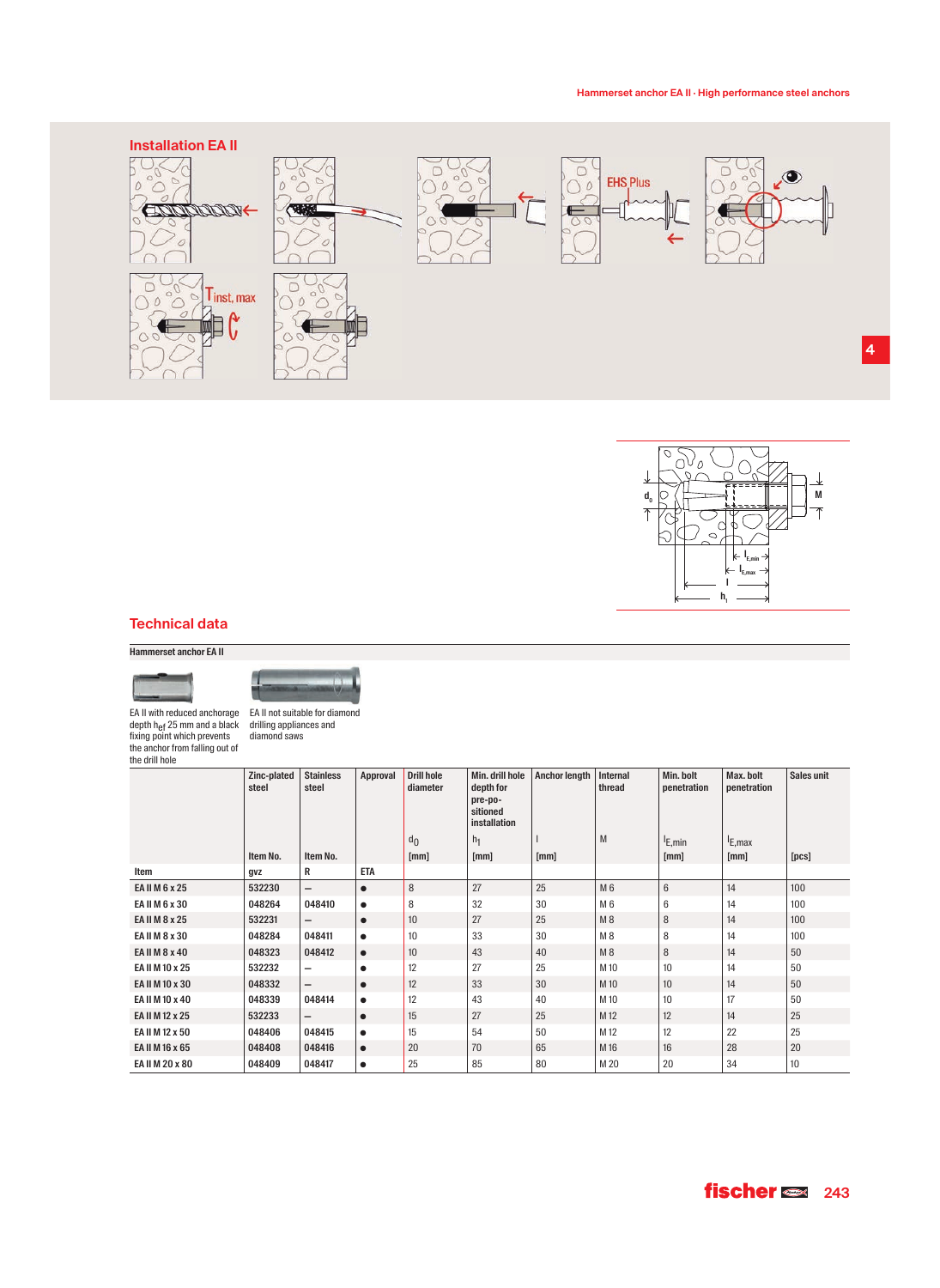# **Technical data**

**Hammerset anchor EA II D**

EA II M 12 x 50 D suitable for diamond drilling appliances

and diamond saws



50 N D. Suitable for diamond drilling machines and diamond saws.

|                   | Zinc-plated<br>steel | Approval                 | <b>Drill hole</b><br>diameter | Min. drill hole<br>depth | <b>Anchor length</b> | Internal thread | Min. bolt pene-<br>tration | Max. bolt<br>penetration | Sales unit |
|-------------------|----------------------|--------------------------|-------------------------------|--------------------------|----------------------|-----------------|----------------------------|--------------------------|------------|
|                   |                      |                          | $d_0$                         | h <sub>1</sub>           |                      | M               | <sup>I</sup> E,min         | <sup>I</sup> E.max       |            |
|                   | Item No.             |                          | [mm]                          | [mm]                     | [mm]                 |                 | [mm]                       | [mm]                     | [pcs]      |
| Item              | gvz                  | <b>ETA</b>               |                               |                          |                      |                 |                            |                          |            |
| EA M 12 x 50 N D  | 500872               | $\overline{\phantom{0}}$ | 16                            | 54                       | 50                   | M <sub>12</sub> | 12                         | $\Omega$<br>2Z           | 50         |
| EA II M 12 x 50 D | 048407               | $\bullet$                | 16                            | 54                       | 50                   | M 12            | 12                         | 22                       | 25         |

# **Technical data**

### **Stop drill EBB**

I  $\sqrt{2}$ 

EBB

|             |          | <b>Tool holder</b> | Drill hole diameter | Drill hole depth | <b>Match</b>    | Sales unit |
|-------------|----------|--------------------|---------------------|------------------|-----------------|------------|
|             |          |                    | d <sub>0</sub>      | h <sub>0</sub>   |                 |            |
|             | Item No. |                    | [mm]                | [mm]             |                 | [pcs]      |
| Item        |          |                    |                     |                  |                 |            |
| EBB 8 x 25  | 532607   | SDS plus           | 8                   | 27               | EA II M 6 x 25  |            |
| EBB 10 x 25 | 532608   | SDS plus           | 10                  | 27               | EA II M 8 x 25  |            |
| EBB 12 x 25 | 532609   | SDS plus           | 12                  | 27               | EA II M 10 x 25 |            |
| EBB 15 x 25 | 532610   | SDS plus           | 15                  | . 27             | EA II M 12 x 25 |            |

# **Technical data Machine setting tool EMS**

| <b>EMS</b>             |          |                    |                                                      |            |  |  |  |  |
|------------------------|----------|--------------------|------------------------------------------------------|------------|--|--|--|--|
|                        |          | <b>Tool holder</b> | <b>Match</b>                                         | Sales unit |  |  |  |  |
|                        | Item No. |                    |                                                      | [pcs]      |  |  |  |  |
| Item                   |          |                    |                                                      |            |  |  |  |  |
| <b>EMS M 6 x 25/30</b> | 048065   | SDS plus           | EA II M 6 x 25, EA II M 6 x 30                       |            |  |  |  |  |
| EMS M 8 x 25/30        | 048066   | SDS plus           | EA II M 8 x 25, EA II M 8 x 30                       |            |  |  |  |  |
| <b>EMS M 8 x 40</b>    | 048067   | SDS plus           | EA II M 8 x 40                                       |            |  |  |  |  |
| EMS M 10 x 25/30       | 048068   | SDS plus           | EA II M 10 x 25, EA II M 10 x 30                     |            |  |  |  |  |
| <b>EMS M 10 x 40</b>   | 048070   | SDS plus           | EA II M 10 x 40                                      |            |  |  |  |  |
| <b>EMS M 12 x 50</b>   | 048071   | SDS plus           | EA II M 12 x 50 D, EA II M 12 x 50, EA M 12 x 50 N D |            |  |  |  |  |
| <b>EMS M 16 x 65</b>   | 048072   | SDS max            | EA II M 16 x 65                                      |            |  |  |  |  |
| <b>EMS M 20 x 80</b>   | 048073   | SDS max            | EA II M 20 x 80                                      |            |  |  |  |  |

1) Delivery time on request.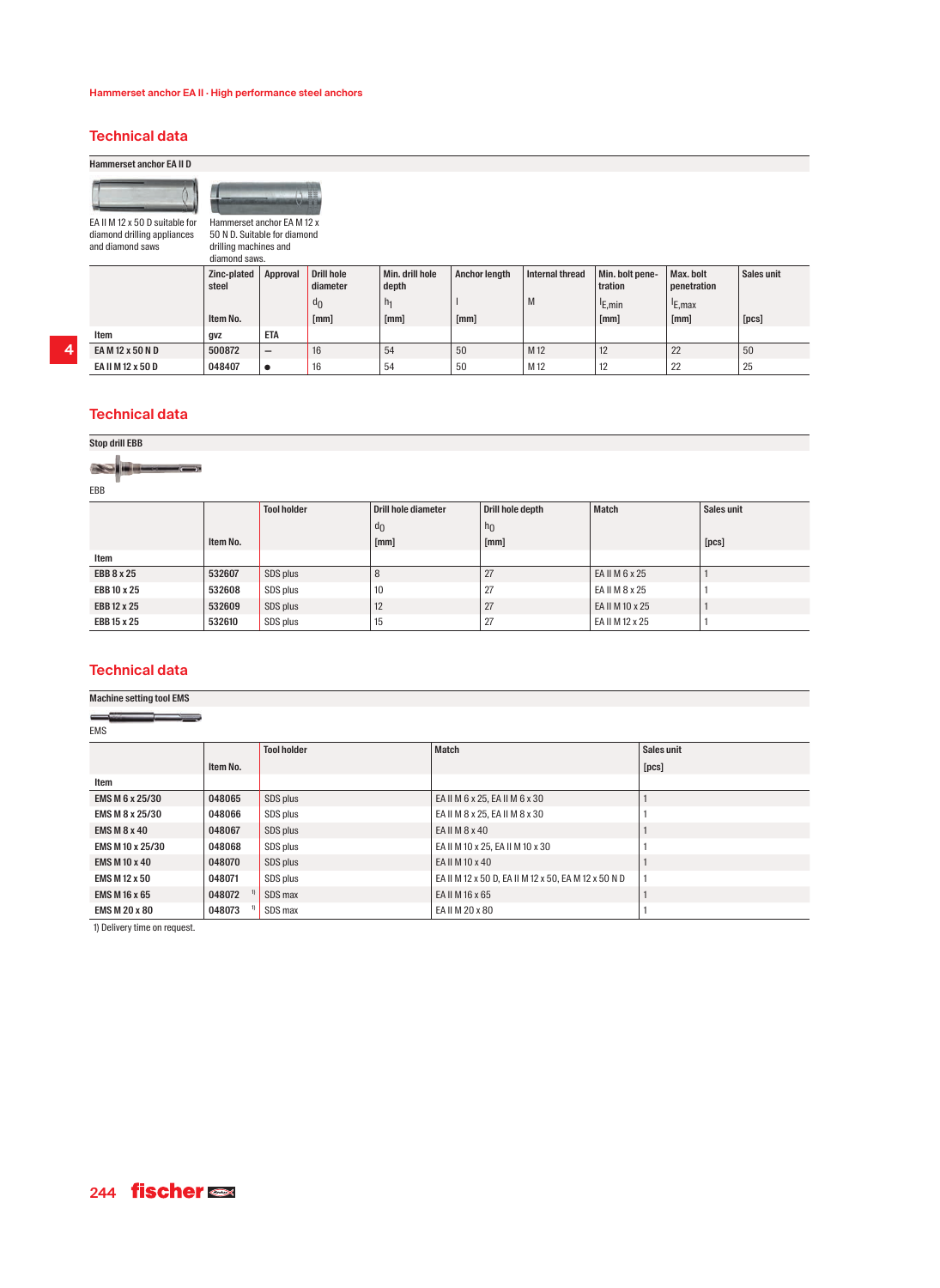## **Technical data**

## **Setting tool EMS Plus**



EHS Plus with hand impact protection for your safety and embossing tool

EA-ST

|                              |          | <b>Match</b>                       | Sales unit |
|------------------------------|----------|------------------------------------|------------|
|                              | Item No. |                                    | [pcs]      |
| Item                         |          |                                    |            |
| <b>EHS M 6 x 25/30 Plus</b>  | 044630   | EA II M 6 x 25, EA II M 6 x 30     |            |
| <b>EHS M 8 x 25/30 Plus</b>  | 044631   | EA II M 8 x 25, EA II M 8 x 30     |            |
| EHS M $8 \times 40$ Plus     | 044632   | EA II M 8 x 40                     |            |
| <b>EHS M 10 x 25/30 Plus</b> | 048487   | EA II M 10 x 25, EA II M 10 x 30   |            |
| EHS M 12 x 25 Plus           | 532568   | EA II M 12 x 25                    |            |
| EHS M 10 x 40 Plus           | 044633   | EA II M 10 x 40                    |            |
| EHS M 12 x 50 Plus           | 044634   | EA II M 12 x 50, EA II M 12 x 50 D |            |
| EHS M 16 x 65 Plus           | 044635   | EA II M 16 x 65                    |            |
| EHS M 20 x 80 Plus           | 044636   | EA II M 20 x 80                    |            |
| EA-ST12                      | 504585   | EA M 12 x 50 N D                   |            |

# **Loads**

#### **Hammerset anchor EA II**

Permissible loads of a single anchor<sup>1</sup> in normal concrete of strength class C20/25. For the design the complete current assessment ETA-07/0135 has to be considered.

|                |                                    |                       |                                        |                            |                                          | Non-cracked concrete                                                                                                                                                                 |                                       |                        |                        |
|----------------|------------------------------------|-----------------------|----------------------------------------|----------------------------|------------------------------------------|--------------------------------------------------------------------------------------------------------------------------------------------------------------------------------------|---------------------------------------|------------------------|------------------------|
|                | Material/sur-<br>face <sup>2</sup> | <b>Screw material</b> | <b>Effective</b><br>anchorage<br>depth | <b>Member</b><br>thickness | <b>Maximum</b><br>installation<br>torque | Permissible tension ( $N_{\text{perm}}$ ) and shear loads ( $V_{\text{perm}}$ );<br>minimum spacing (s <sub>min</sub> ) and edge distances (c <sub>min</sub> )<br>with reduced loads |                                       |                        |                        |
|                |                                    |                       | $h_{\text{ef}}$                        | $h_{req}$<br>[mm]          | <b>I</b> inst.max<br>[Nm]                | 3)<br>$N_{perm}$ <sup>3</sup><br>[KN]                                                                                                                                                | 3)<br>$V_{perm}$ <sup>3</sup><br>[kN] | $S_{min}^{3)}$<br>[mm] | $C_{min}^{3)}$<br>[mm] |
| Type           |                                    |                       | [mm]                                   |                            |                                          |                                                                                                                                                                                      |                                       |                        |                        |
| EA II M8 x 40  | gvz                                | 5.8                   | 40                                     | 100                        | 8                                        | 5.9                                                                                                                                                                                  | 4.9                                   | 70                     | 115                    |
|                | gvz                                | 8.8                   | 40                                     | 100                        | 8                                        | 5.9                                                                                                                                                                                  | 4.9                                   | 70                     | 115                    |
|                | R                                  | A4-70                 | 40                                     | 100                        | 8                                        | 5.9                                                                                                                                                                                  | 5.6                                   | 70                     | 115                    |
| EA II M10 x 40 | gvz                                | 5.8                   | 40                                     | 120                        | 15                                       | 5.9                                                                                                                                                                                  | 6.2                                   | 95                     | 150                    |
|                | gvz                                | 8.8                   | 40                                     | 120                        | 15                                       | 5.9                                                                                                                                                                                  | 6.2                                   | 95                     | 150                    |
|                | R                                  | A4-70                 | 40                                     | 120                        | 15                                       | 5.9                                                                                                                                                                                  | 7.1                                   | 95                     | 150                    |
| EA II M12 x 50 | gvz                                | 5.8                   | 50                                     | 120                        | 35                                       | 8.3                                                                                                                                                                                  | 11.3                                  | 145                    | 200                    |
|                | gvz                                | 8.8                   | 50                                     | 120                        | 35                                       | 8.3                                                                                                                                                                                  | 11.3                                  | 145                    | 200                    |
|                | R                                  | A4-70                 | 50                                     | 120                        | 35                                       | 8.3                                                                                                                                                                                  | 12.9                                  | 145                    | 200                    |
| EA II M16 x 65 | gvz                                | 5.8                   | 65                                     | 160                        | 60                                       | 12.3                                                                                                                                                                                 | 18.3                                  | 180                    | 240                    |
|                | gvz                                | 8.8                   | 65                                     | 160                        | 60                                       | 12.3                                                                                                                                                                                 | 18.3                                  | 180                    | 240                    |
|                | $\mathsf{R}$                       | A4-70                 | 65                                     | 160                        | 60                                       | 12.3                                                                                                                                                                                 | 21.1                                  | 180                    | 240                    |
| EA II M20 x 80 | gvz                                | 5.8                   | 80                                     | 200                        | 120                                      | 16.8                                                                                                                                                                                 | 29.1                                  | 190                    | 280                    |
|                | gvz                                | 8.8                   | 80                                     | 200                        | 120                                      | 16.8                                                                                                                                                                                 | 29.1                                  | 190                    | 280                    |
|                | R                                  | A4-70                 | 80                                     | 200                        | 120                                      | 16.8                                                                                                                                                                                 | 33.5                                  | 190                    | 280                    |

 $^{\rm D}$  Design according to EN 1992-4:2018 (for static resp. quasi-static loads). The partial safety factors for material resistance as regulated in the ETA as well as a partial safety factor for load actions of γ<sub>L</sub> = 1.4 are considered. As a single anchor counts e.g. an anchor with a spacing s ≥ 3 x h<sub>ef</sub> and an edge distance c ≥ 1.5 x h<sub>ef</sub>. Accurate data see ETA.<br><sup>2)</sup> For technical data on steel grade and variants

 $^{\rm 3}$  In the case of combinations of tension and shear loads, bending moments with reduced or minimum spacing and edge distances (anchor groups), the design must be carried out in accordance with the provisions of the complete ETA and the provisions of the EN 1992-4:2018. We recommend using our anchor design software C-FIX.